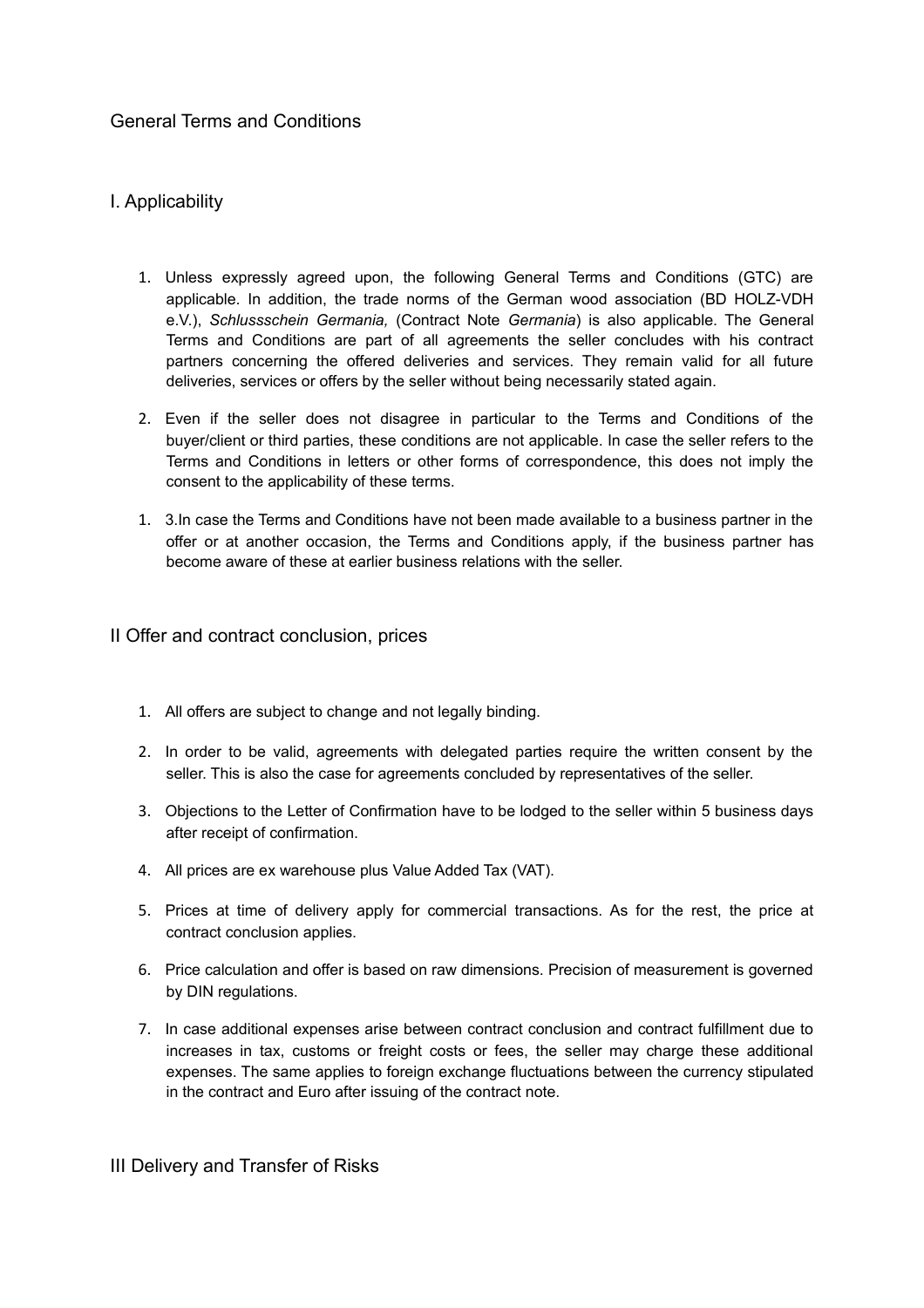- 1. Contractually agreed-upon delivery deadlines and delivery periods are not binding. Delivery is subject to availability. The seller cannot be held accountable for delivery delays from foreign countries which are beyond his control, like unforeseen, unavoidable and inevitable events like strikes, governmental measures or transport disruptions. In these instances the seller may be released from his delivery obligation for the duration of the disruption or he may be released completely from his delivery obligation. The seller is required to inform the buyer immediately after becoming aware of the above mentioned incidents. In case the seller may be responsible for not keeping delivery periods or delivery deadlines, the buyer may exercise his rights after a 30 day period for remedies has been granted to the seller by the buyer. For sales based on unloading, the delivery obligations of the seller are excluded if the commercial activities with the unloader have evidently not been concluded.
- 2. The buyer is obligated to accept delivery.
- 3. By delivering the goods to the agreed-upon place of delivery, the risk is transfered from the seller to buyer. Transport risk is always held by the buyer, also in case the seller delivers free of all charges. The seller is not liable for damages which occur during transport. If the buyer defines the sea route for transport, it is assumed that transport on this route will be without disruptions. As far as transport has been agreed upon, delivery periods and deadlines are the time and point of handover to freight forwarders, carriers or third parties instructed for transport.
- 4. The seller has the right to withdraw from the contract if disruptions as stipulated in III.1. are not of a temporary nature and seriously obstruct delivery and fulfillment of the contract or make these impossible. For disruptions of a temporary nature, delivery periods and delivery deadlines are extended according to the period of disruption including the required start-up time. In case of an unreasonable disruption period, the principal may withdraw from the agreement in writing.
- 5. Compensation for delay or liquidated damage claims are explicitly excluded in all cases. For sales based on unloading, the delivery obligations of the seller are excluded if the commercial activities with the unloader have evidently not been concluded.
- 6. Quantity specifications underlie the circa-clause, i.e. the seller has the right to deliver up to 10% more or less of the specified quantity.
- IV. Duty to Inspection and Objections / Claims
	- 1. The delivered goods are to be thoroughly inspected immediately after receipt by the principal or authorized third parties.
	- 2. In order to be valid, obvious deficiencies regarding quality or dryness grade have to be reported to the seller or his agent immediately after being discovered or at the latest within 14 days; for wagon or truck deliveries below  $200<sup>m</sup>$  the objection period is also 14 days. The objection has to include the affected quantity, the type and extend of deficiency and an estimate of the claim. In addition, it has to be specified if the claim concerns the quality, dryness grade or for specially dried wood the moisture content. For hidden deficiencies which cannot be determined at the immediate inspection stipulated the Duty of Inspection and Objection / Claims clause of these General Term and Conditions (this includes quality deficiencies in closed packages), the objection period is maximally 90 calendar days. The objection has to be lodged immediately over discovery of the deficiency, or the goods are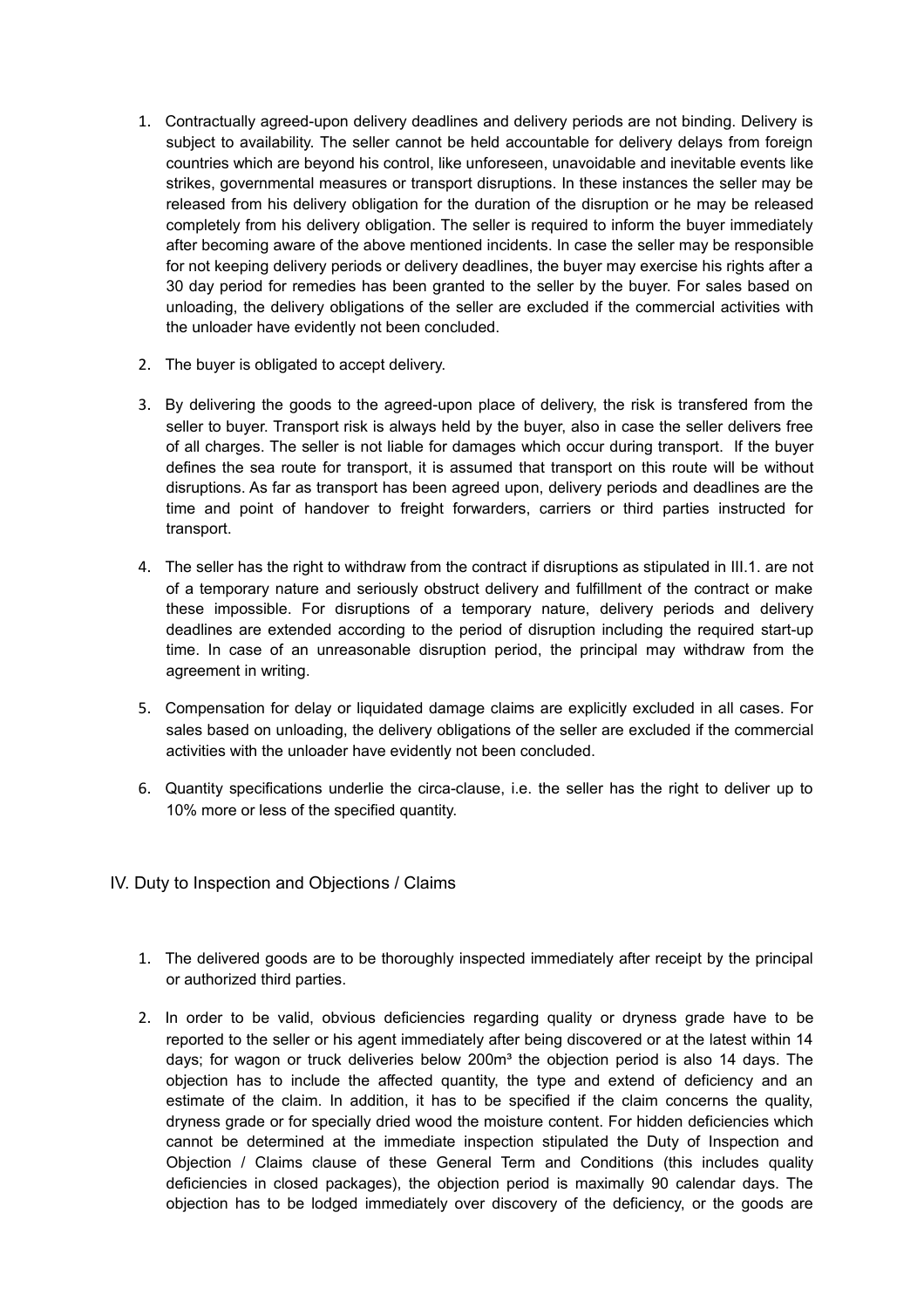regarded as being accepted. If the objection is regarding the moisture content of specially dried goods, the objection period is maximally 7 days. Claims can only be lodged for specific lots of the goods. A lot is identical to the Bill of Lading, partial lot is goods of identical dimensions, quality and description of a shipment. Objected lots or partial lots may not be opened. Lots or partial lots are regarded as unopened when they are presented to workers or arbitrator in the condition they have been unloaded. If the claim is regarding blue stain or grade of dryness, the rest of the unclaimed goods can be used at the buyer's discretion. A claim can only concern the quantity presented to the worker or the arbitrator. § 377 of the German Trade Code (HGB) remains valid for commercial transactions between businessmen.

3. The buyer has to handle claimed goods with due care.

# V. Warranty, Liability, Offsetting

- 1. Properties of wood: Wood is a natural material which has its properties determined by nature. Therefore, deviances and characteristics have to be considered. The buyer has to consider the biological, physical and chemical properties when buying and using wood. If required, professional advice should be consulted. Color deviations are permitted when purchasing wood according to samples or printed material. Planed would has a moisture content of approximately 18%.
- 2. The warranty is one year from delivery on or from acceptance on, if acceptance has been required.
- 3. In case of material defects, the seller has the right and his obligated within the stipulated period to replace and redeliver this material. The principal can withdraw from the contract or reduce the purchase price accordingly if replacement and redelivery have not been performed due to impossibility, unacceptability or refusal.
- 4. Under special circumstances, stipulated below in Section VI, the buyer may demand compensation for defects caused by the seller.
- 5. The warranty expires if the principal and/or third parties have altered the delivered goods and, therefore, the removal of the defects has become impossible or unacceptably difficult. In case of alterations, the principal has to carry the additional costs for the removal of the defects in any case.
- 6. Upsetting claims with counterclaims by the seller is only permitted if the counterclaims are beyond dispute and legally valid.

# VI. Liability Due to Fault

- 1. Liability of the seller to pay compensation is limited, irrespective of legal reasons, including impossibility, delay, deficient or incorrect delivery, contract violations, violations of obligations during contract negotiations and illicit acts.
- 2. The seller is not liable for: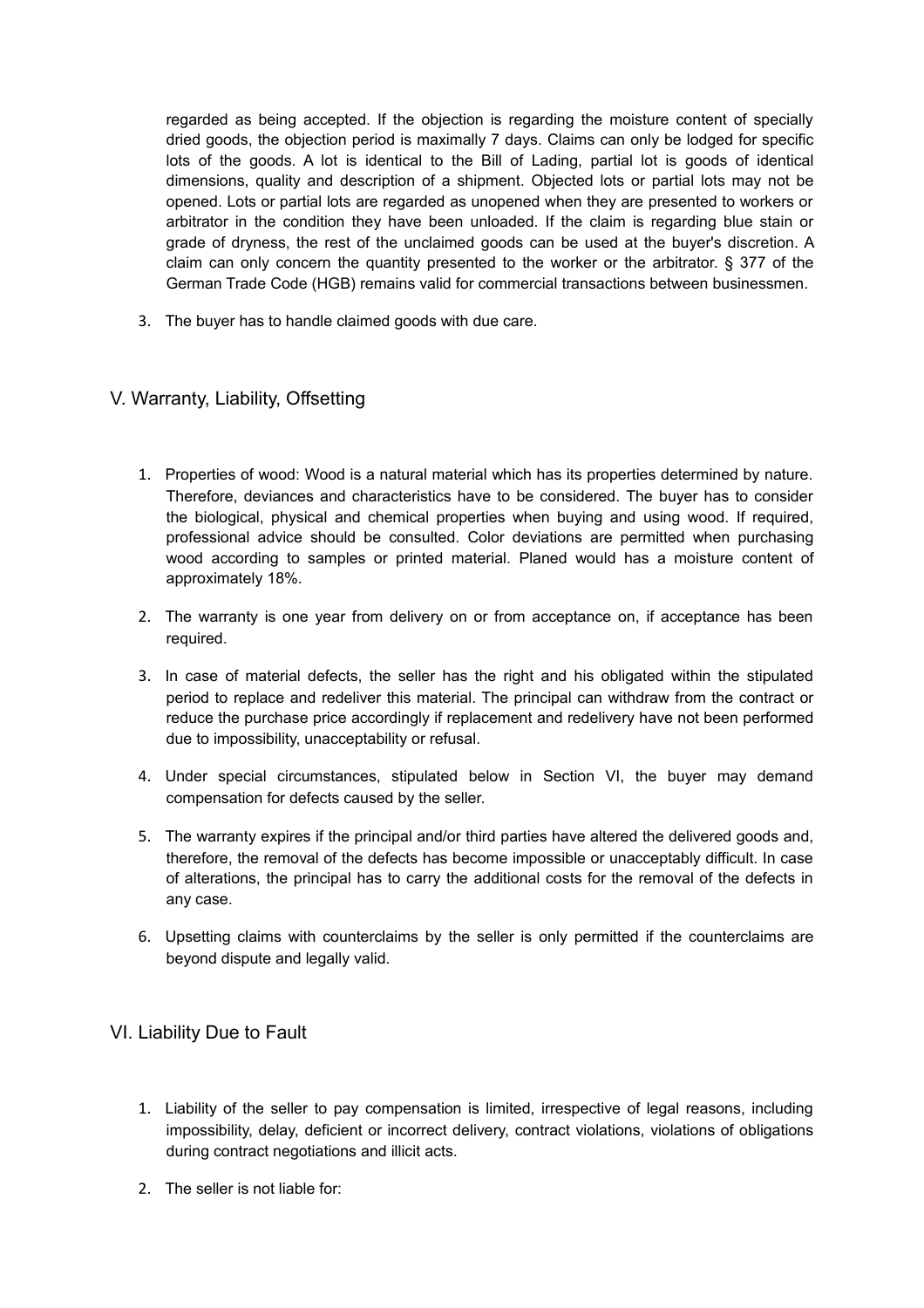- a) In cases of minor negligence of the seller's primary agents, legal representatives, employees or any other agents.
- b) In case of gross negligence by non-executive employees and agents unless vital contract obligations have been violated. These are obligations to ensure that the seller can perform punctual and deficiency-free deliveries and installation, as well as obligations concerning consultation, safety and care to further ascertain to the principal the contractual use of the goods without causing hazard to health or life of employees of the principal or third parties or damage to the property of the principal.
- 3. As far as the seller is liable for compensation under section VI, this liability is limited to damages the seller may have foreseen as a possible result of contract violations or must have seen under the obvious circumstances or should have become aware under generally applied principles of care. Direct damages or consequently arising damages resulting from deficiencies of the delivered goods are only compensatory when damages have been caused in spite of the typical and according usage of the goods.
- 4. In cases of slight negligence the liability for compensation by the seller is limited for damages to persons to an amount of up to  $\epsilon$  1,534,000 per damage case, for property damages to an amount of up to  $\epsilon$  512,000 per damage case, and for financial loss of up to  $\epsilon$  77,000 per damage case (in accordance with the coverage of the company liability insurance). This is also applicable to violations of vital obligations.
- 5. The liability disclaimer and limitations mentioned above are also applicable to primary agents, legal representatives, employees and agents of the seller.
- 6. The limitation of Section VI are not applicable to deliberate acts by the seller, for guaranteed property characteristics or acts causing hazard to health and life or violations to the product liability law.

# VII. Reservation of Property Rights

- 1. The delivered goods remain property of the seller until full settlement of all open invoices of the seller. This includes all other unsettled business transactions .The goods retained under this clause are hereafter termed retained good.
- 2. The buyer stores the retained goods for the seller free of charge.
- 3. Until collateral is required (Subsection 7), the buyer has the right to process or resell the retained goods. Pawning or usage as collateral is not permitted. The right to resell expires when the collateral use takes effect.
- 4. In case the buyer processes the retained goods, it is agreed that the processing is done in name and invoice of the seller. If the final product is comprised of goods by several suppliers and the value of the final product exceeds the value of the retained goods, the seller will be partial owner for the part the retained goods have become of the new product and in relations to the new value of the product. In case no such property assignment takes place, the buyer will assign his new property, or partial property as mentioned above, as collateral to the seller. The seller will also be assigned partial ownership if the retained goods have become inseparable part of a new product of the buyer in accordance with Subsection 1.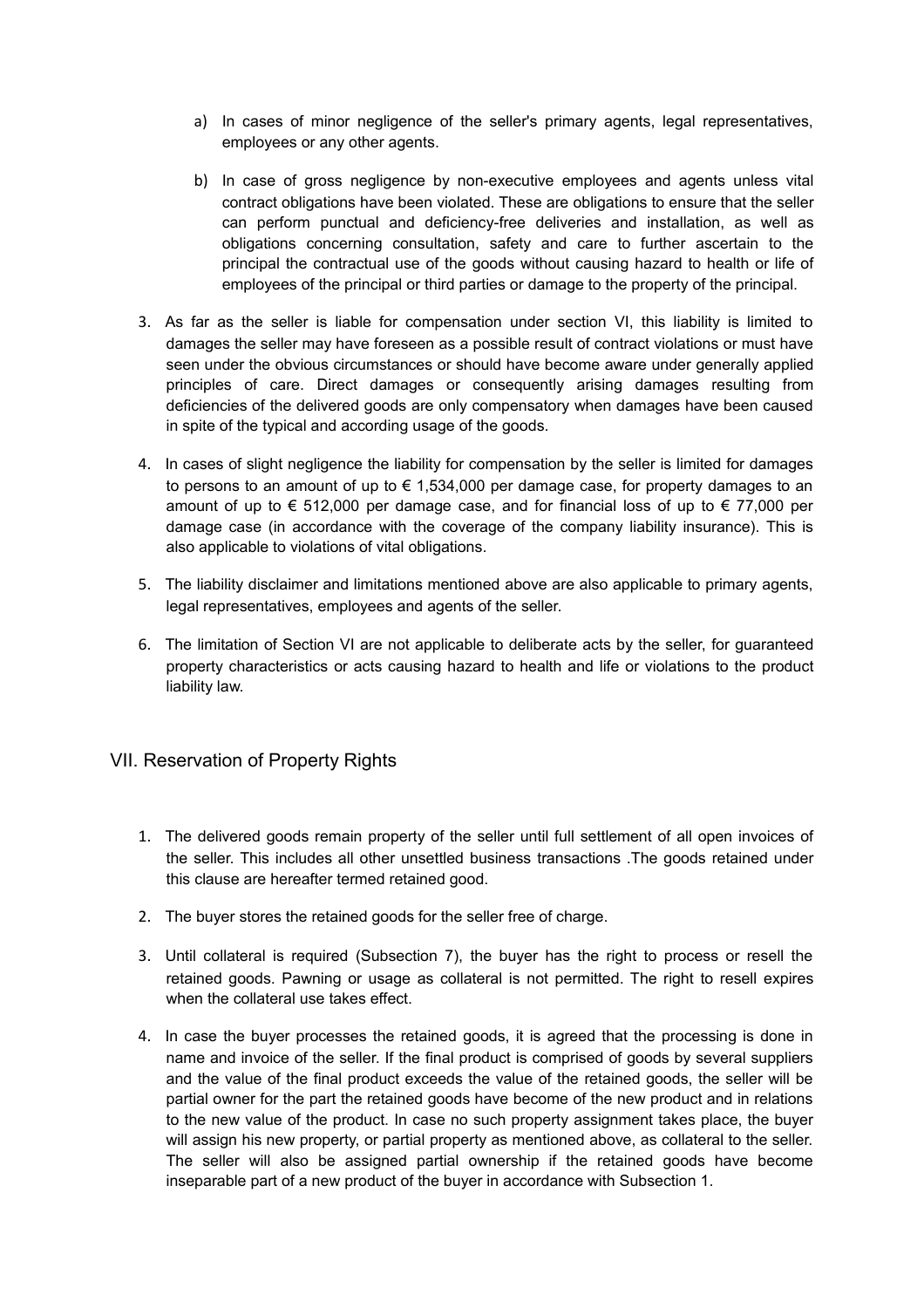- 5. Should the buyer resell the retained goods, he will assign the amount receivable to the seller or the according part thereof in case of partial ownership by the seller. This is also applicable to amounts receivable by the seller for which the goods have been retained, for example for insurance claims, claims due to illicit acts from loss or ruination. The seller authorizes the buyer to collect payment on behalf of the seller. This authorization expires if the retained goods become collateral.
- 6. The seller may upon request release the retained goods or goods in their place if the value of the goods exceeds the amount secured as collateral by 20%, under the stipulation that the release is only for those deliveries hat have been fully settled.
- 7. If the buyer is in delay with payments, the retained goods will serve as collateral. The seller then has the right to inform third parties that the goods cannot be resold and that return of the goods can be demanded. In addition, the seller may demand return of the goods without withdrawing from the contract.

#### VIII. Litigation and Arbitration

- 1. Parties may initialize litigation in disputes arising for contracts governed by these General Terms and Conditions.
- 2. In case of disputes concerning loaded, i.e. shipped goods, these disagreements can be settles by arbitration. Provided, the parties cannot agree to settle the dispute in mutual consent within 14 days after receipt of a claim or information of objection.
- 3. The parties may extend this period in mutual agreement. If no settlement of the dispute has been achieved within this period, the matter will be placed in the hands of a mutually agreedupon arbitrator within the following period of seven calendar days. Should the parties not agree on an arbitrator and the disputed quantity not exceed a double-wagon or 2 truck loads, an arbitrator will be appointed by the German wood association (BD Holz-VDH e.V. with headquarters in Wiesbaden, Germany) from their list of arbitrators. If the claims exceed the quantity of a double-wagon or 2 truck loads, arbitration will be governed within Europe by the German Arbitration Code from 1998 and arbitration regulation of Hamburg and Bremen. Contracts concluded on the basis of the *Schlussschein Germania* (Contract Note *Germania*) are subject to the arbitration regulations stipulated therein.
- 4. Decisions by arbitration court are final and legally binding for all parties. Competent court is the Higher Regional Court Bremen according to § 1062 *Zivilprozessordnung* (civil procedures rules).

# IX. Applicable Law

1. All contracts are subject to German law. United Nations agreement concerning international contracts for the exchange of goods (CISG) are not applicable.

# X. Place of Jurisdiction and Place of Fulfillment